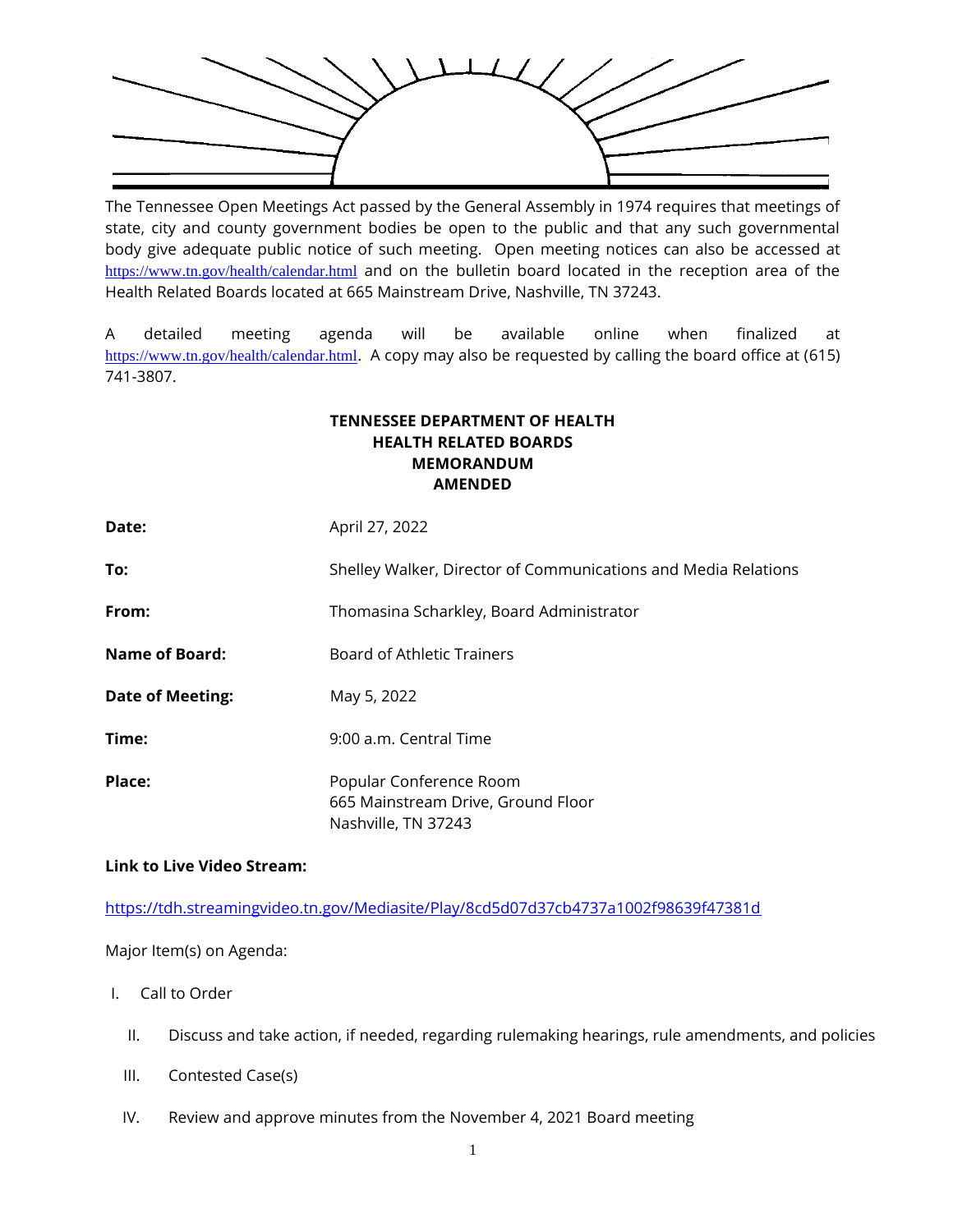- V. Receive reports and/or requests from the Office of General Counsel
	- A. Contested Case(s)
	- B. Consent Order(s)
	- C. Agreed Order(s)
	- D. Order(s) of Compliance
	- E. Request(s) for Order of Modification
	- F. Agreed Citation(s)
- VI. Receive reports and/or requests from the Office of Investigations
- VII. Receive reports and/or requests from the Division of Health Licensure and Regulation
- VIII. Applicant Interviews/Reviews
	- A. Bobbi Severt, AT 585
- IX. Review, approve/deny and ratify initial determinations
	- A. Newly Licensed
	- B. Reinstatements
	- C. Closed Files
- X. Receive reports and/or requests from the Administrative Office
- XI. Discuss and take action, if needed, regarding correspondence
- XII. Discuss and take action, if needed, regarding legislation
- XIII. Discuss New/Old Board Business

Care Conference 2022

- XIV. Board Meeting Dates for 2022 November 3rd Board Meeting Dates for 2023 May 4<sup>th</sup> November 22nd
- XV. Election of Officers

## XVI. Adjourn

This memo shall be forwarded from individual programs to the Public Information Office on the 15th day of the preceding month. The Public Information Office will prepare the monthly list of meetings